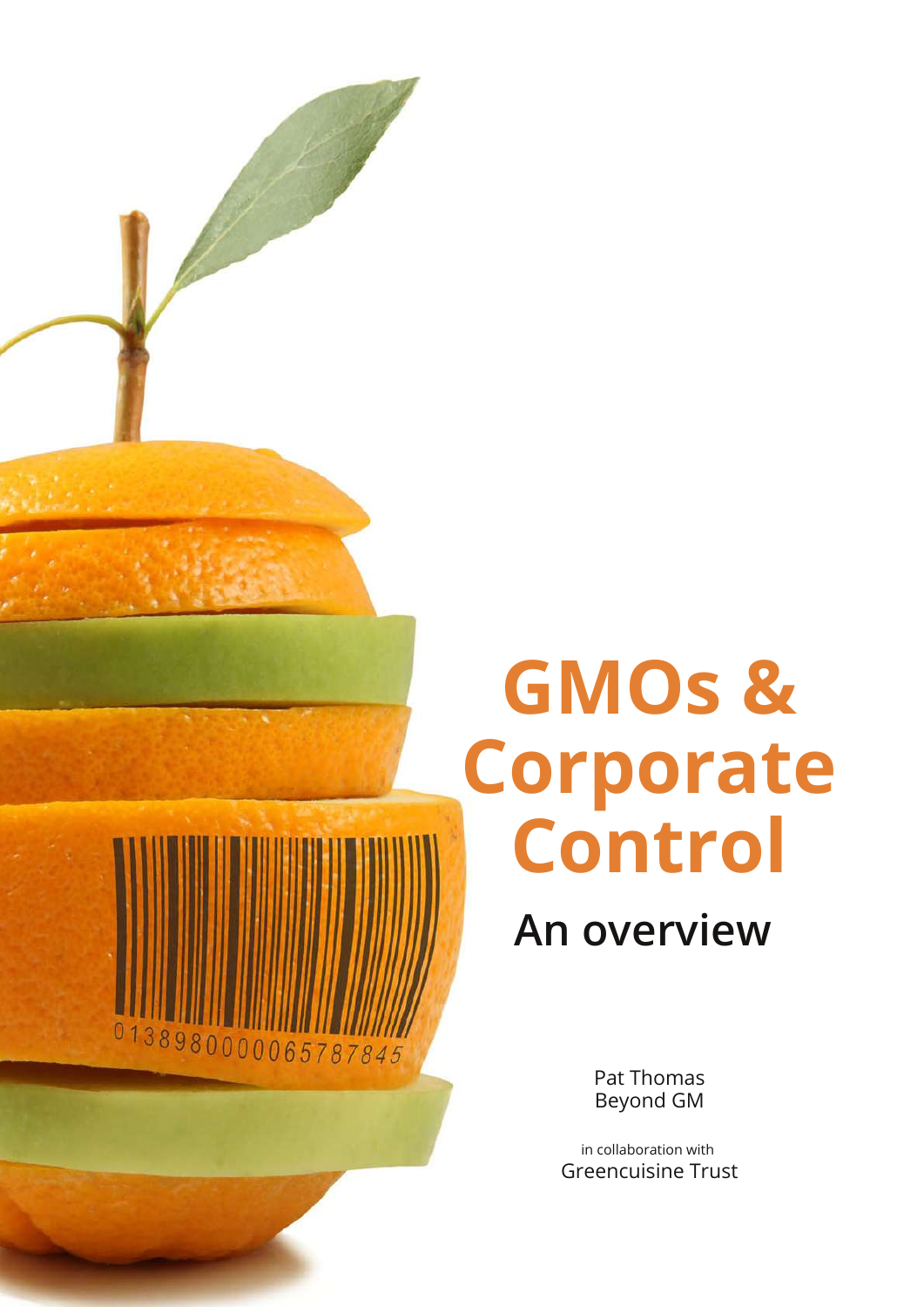**In recent years, as food has moved higher up the agenda for campaigners, policymakers and politicians, the need to understand the wide-ranging impacts of the corporatisation of our food has become an urgent task.**

Many feel a general sense of unease with the idea that food has become just another commodity, controlled – from farm to fork – by corporate interests.

In a world where so much of our daily existence is tied to a global marketplace it can be hard to grapple with the details of how far-reaching corporate control of the food system is and how concentrated it has become.

Yet, from seed production and plant breeding to the familiar brands that end up on our supermarket shelves just a handful of companies dominate. These companies don't just control the supply of food, they control what is grown, how it is farmed and the level and direction of innovation on the farm and in the marketplace.

Through the power of corporate lobbying they also have a worrying amount of control over food policy and regulation; and through aggressive marketing they control the perception of what we eat and therefore the evolution – and, some would argue, breakdown – of food culture worldwide.

### **The power of the patent**

The instrument of control, particularly when it comes to genetically modified (GM) foods, is the patent.

The definition of a genetically modified organism (GMO) – which applies in both law and science – is an organism whose DNA has been altered in a way that cannot happen in nature. This definition is important because it is what allows biotechnology companies to patent the plants that they produce (and all GMO plants are patented) as well as the processes used to produce them. Patents provide an important income stream for large corporations.

Today, living biological material like seeds and plants, which until now have been part of our natural and common heritage, are being appropriated and taken into corporate ownership through the use of patents and other forms of socalled intellectual property rights.

The genetic modification, or "inventive step", which justifies the patent might be a small part of a GM plant's gene sequence, but it is used to claim ownership of the plant's entire genome and all of its uses.

This gives the GM companies enormous power over plant breeding and farming; it takes away farmers' traditional rights to save and swap their own seeds; it squeezes traditional plant breeders out of existence; and it concentrates genetic resources in the hands of a few companies, giving them control over the future of food and farming.

Patenting of any living organism is controversial and while it is true that non-GM seeds and food products can also be patented, biotech companies have pushed this issue almost as far as it can go and, in so doing, have caused a fundamental shift in the relationship between man and nature.

#### **Seed control**

The practice of saving this year's seeds for replanting next year is as old as farming itself. It is an important part of the economy of many small farms and also helps ensure continuity in a farmer's

crops, from season to season.

GM seeds, which are patented products owned by the companies that engineer them, cannot be saved and farmers risk prosecution and high fines if they try to do so.

It can be hard to get to grips with just how concentrated this control is. Currently a

handful of large seed and chemical corporations (BASF, Bayer, Dow, DuPont and Syngenta) control 75% of the global agrochemical market, 63%of the commercial seed market and over 75% of private sector research and development (R&D) in seeds and pesticides. The influence of these companies extends well beyond just their market share, placing near unlimited power over our food system in a few, undemocratic hands.

#### **Failing our farmers**

This concentration of power can be devastating for farmers, driving up farming costs while providing no benefit in terms of increased yields or higher value crops.

Because GM seeds cannot legally be saved for replanting, farmers must buy new seeds each year. Biotech companies control the price of seeds, which cost farmers 3-6 times more than conventional seeds.

**Today, living biological material like seeds and plants, which until now have been part of our natural and common heritage, are being taken into corporate ownership**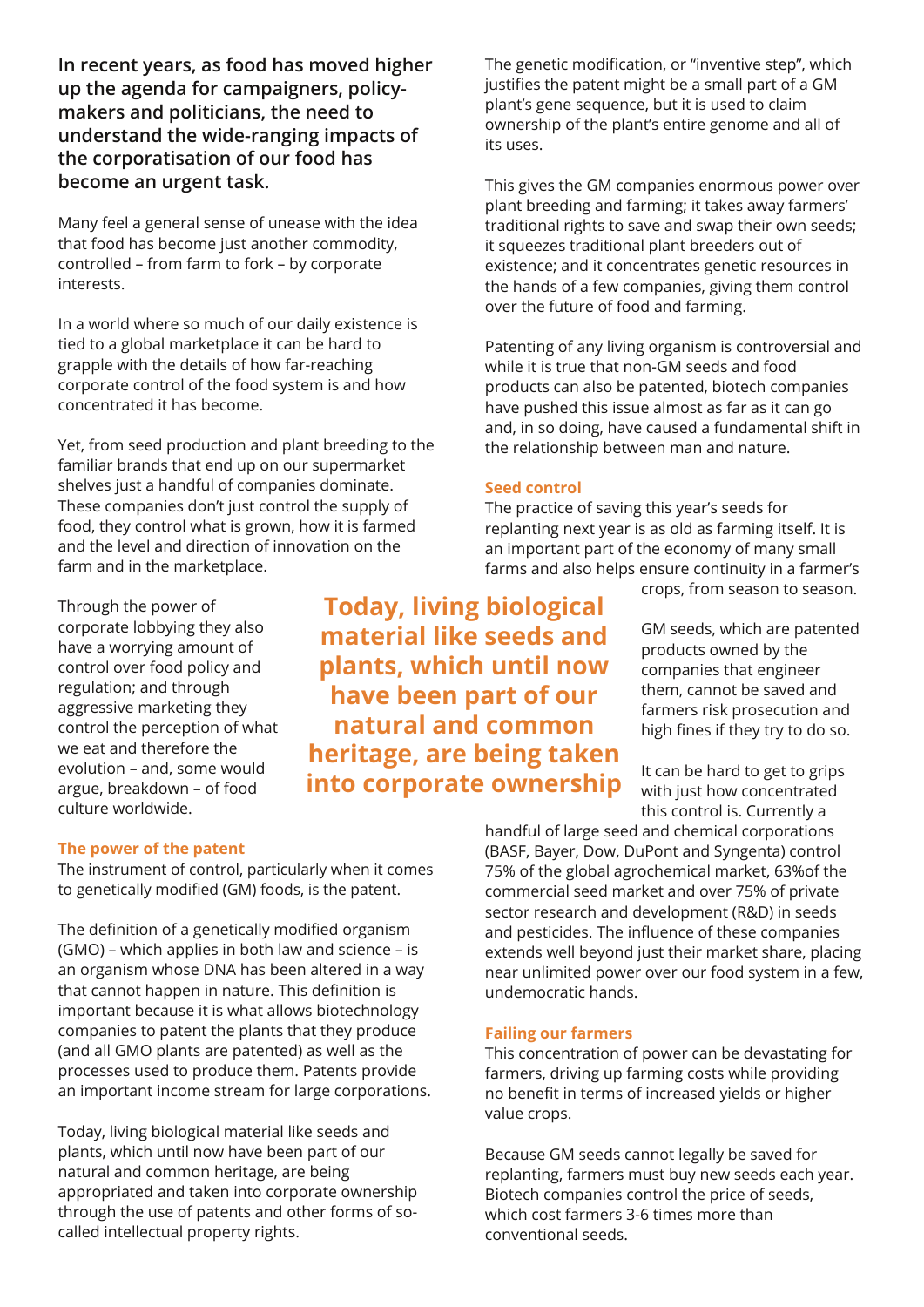This, combined with the huge chemical inputs they require, means GM crops are more costly to grow than conventional crops. The disproportionate emphasis on developing genetically engineered crops, has also led to lack of investment in conventional seed varieties leaving farmers with less choice and control over what they grow.

Farmers who have chosen not to grow GM crops can find their fields contaminated with GMOs as a result of cross pollination between related species of plants and GM and non-GM seeds being mixed together during storage.

Because of this, farmers are losing export markets. Many countries have restrictions or outright bans on growing or importing GM crops and as a result, these crops have become responsible for a rise in trade disputes when shipments of grain are found to be contaminated with GMOs.

The burgeoning organic market, especially in the US, is also being affected. Many organic farmers have lost contracts for organic seed due to high levels of contamination. This problem is increasing and is expected to get much worse in the coming years. Should the UK government decide to deregulate GM crops and foods these problems seen in other countries will quickly become our problems too.

### **Loss of scientific independence**

GM crops have accelerated the growth of a particularly toxic form of 'corporate science' – conducted in the name of profit and patents rather than honest enquiry.

Although we are learning more each year, there are still gaps in our understanding of how GM crops behave in the environment and how they might affect health. Patent law maintains that gap by allowing patent holders to control and restrict independent research into these and other areas.

Typical restrictions include no-research clauses in license agreements with farmers and limiting access to GM seeds and plants for independent researchers.

This toxic science, which is solely for the benefit of biotech companies, distorts the true picture of potential risks – and in particular health risks – by suppressing results that show harm. Yet it is used regularly and aggressively to silence critics of agricultural GMOs and the harmful pesticides that are used on them.

In contrast, studies conducted by independent scientists, regularly find disturbing results. A recent open letter by more than 300 such scientists from

## **Too dumb to have an opinion?**

Biotech companies rely on the idea of the dumb consumer to explain why the public doesn't want to buy what they are selling

When it comes to GMOs, consumer polls in the UK and elsewhere consistently show that the majority of citizens don't want them on their farms or in their food. Yet this majority is not represented in the media, in academia and science, by regulators or by the politicians who are supposed to represent and work for the public good.

A recent and widely publicised study in 2019 even concluded that, when it comes to science, those who oppose GM food were simply too dumb to understand the issues. This is an all too common trope used to denigrate and over-ride legitimate public opinion and continue promoting 'marketbased' solutions to food system problems.

These market-based solutions are rooted in an outof-date mindset that market forces will always align neatly with public needs. This is rarely the case and the market is, in any case, stacked against consumer preferences.

Truthfully labelling GMOs, for example, fits well with

the idea of market/consumer alignment. It ensures customers can make informed choices that, in turn, send a message about preferences back to manufacturers. Yet in the battle for labelling in the US, major corporations spent lavishly – \$103 million in the years 2012-2014 alone – to defeat just four state-wide labelling initiatives.

Just as the public should have a say on what foods it spends its money on, it should also have a say on how its taxes are used.

Governments routinely plough public money into the research and development of genetically engineered crops. Patents, and therefore profits, from this R&D often end up in private hands rather than being returned to the public purse.

In this system the public keeps paying – with loss of choice and control, loss of democracy and the greater burden of risk – for GMOs it has repeatedly said it doesn't want. It's not the public that's dumb – it's the system.